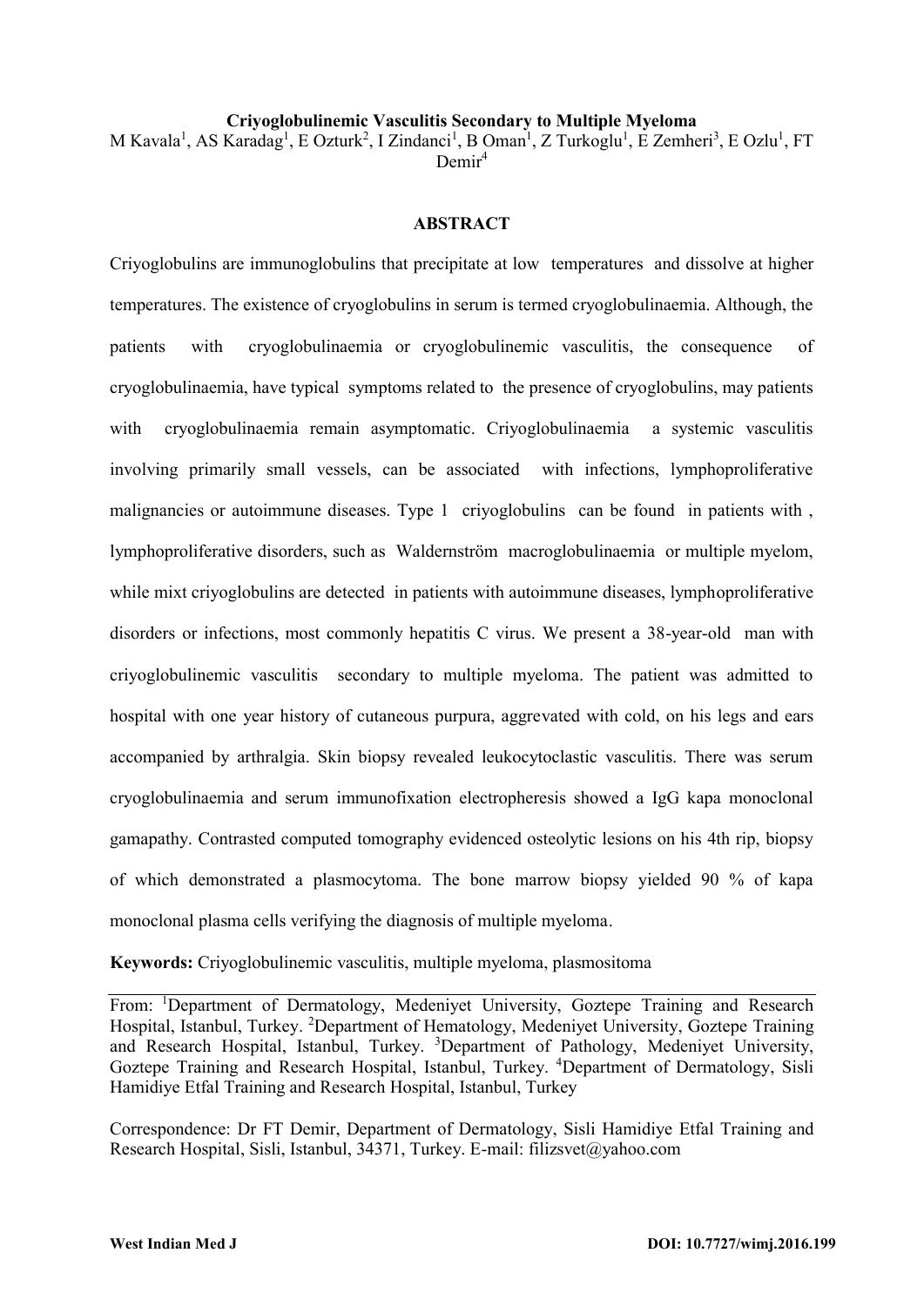## **INTRODUCTION**

A case of cryoglobulinemic vasculitis secondery to multiple myeloma was reported, characterized by cutaneous purpura, aggrevated by cold, and leucocytoclastic vasculitis along with blood positivity to monoclonal IgG cryoglobulin and features of multiple myeloma. This report illustrates the importance of considering underlying diseases in any patient with cryoglobulinemic vasculitis.

# **CASE REPORT**

A 38-years-old man presented with a year history of purplish eruption on his lower extremities and ears, aggrevated by cold.His past medical history includes Raynaud phenomenon and arthralgia. Examination revealed non blanching,discreata 1-8 mm purpuric lesions and some confluent hemarhages on both lower extremities extending to buttocks (Fig1, 2). Similar morphological lesions were evident in his ears (Fig3). There were seen hyperkeratosis, acanthosis of epidermis, vascular dilatation and accumulation of eosinophilic material in lumen of vessels, perivascular lymphocytes in dermis on skin biopsy. (Fig 4a) Eosinophilic material in lumen of vessels was positively stained with periodic acid-schiff. (Fig 4b). A skin biopsy was consistent with a diagnosis of leucocytoclastic vasculitis,

Investigations, including complete blood count, liver and renal functions, syphilis, hepatitis B and C viruses, HIV, Epstein Barr virus and cytomegalovirus serologies and antinuclear antibody, rheumatoid factor and antineutrophil cytoplasmic antibodies were negative or normal. Complement C3 was normal while C4 was reduced to 1.8 mg/dl (N: 16.0- 38.0 mg/dl). Testing for cryoglobulinemia was positive with M spike in the gamma region on protein electrophoresis. Serum immunofixation electrophoresis showed a IgG kappa monoclonal gammopathy. The patient was investigated for lympoproliferative disorders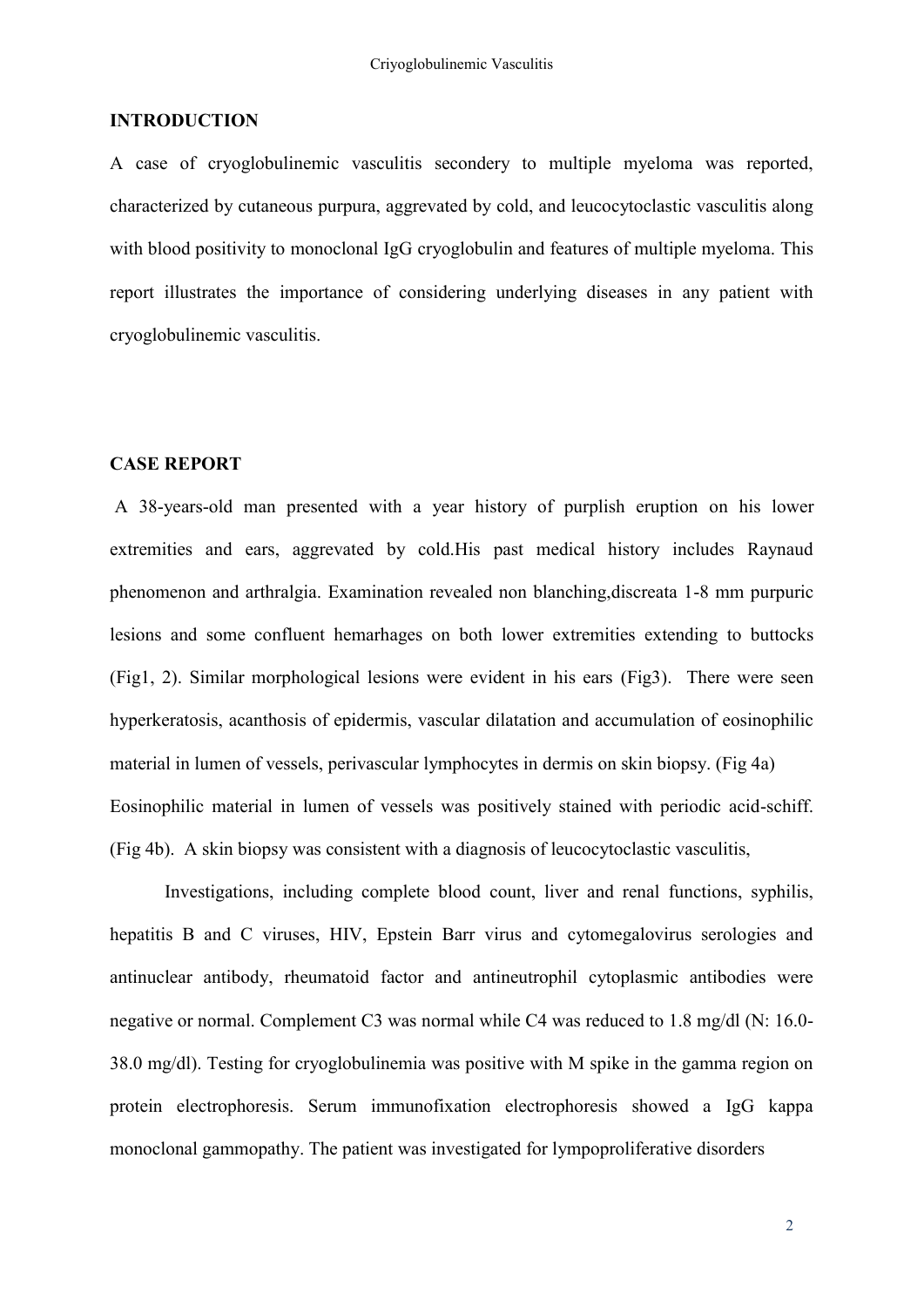#### Kavala et al

because of the monoclonal nature of the cryoglobulin. A computed tomography scan of the chest evidenced osteolytic lesions on the 4th rib, biopsy of which demonstrated a plasmacytoma. The bone marrow biopsy yielded 90% of kappa monoclonal plasma cells verifying the diagnosis of multiple myeloma (Fig 5a, b). Based on the clinical and histological findings and the presence of monoclonal IgG cryoglobulin in serum, a diagnosis of cryoglobulinemic vasculitis secondery to multiple myeloma was made, and the patient was discharged to the hematology clinic.

## **DISCUSSION**

Cryoglobulins are immunoglobulins that precipitate as serum is cooled below core body temperatures (1). Criyoglobulinemia, the existence of cryoglobulins in serum, is an immune complex-mediated systemic vasculitis involving mostly small, but sometimes larger vessels, and can be associated with infections, autoimmune disorders, and malignancies. The most common cause is infection with hepatitis C virus (2-5). Cryoglobulinemic vasculitis is the consequence of cryoglobulinemia(3). The patients with cryoglobulinemia or cryoglobulinemic vasculitis have symptoms related to the presence of cryoglobulins. The percentage of patients who develop symptoms varies from 2% to 50% (6). Purpura, arthralgia, weakness, peripheral neuropathy, and acute nephritic or nephrotic syndrome are commonly seen in cryoglobulinemic vasculitis (2-5). The development of cryoglobulinemic symptoms is affected by age, underlying illness, and the characteristiesof the cryoglobulins (6).

Type 1 cryoglobulins can be found in patients with lymphoproliferative disorders, such as Waldenström's macroglobulinemia or multiple myeloma, while mixed cryoglobulins are detected in patients with autoimmune disorders, lymphoproliferative disorders or chronic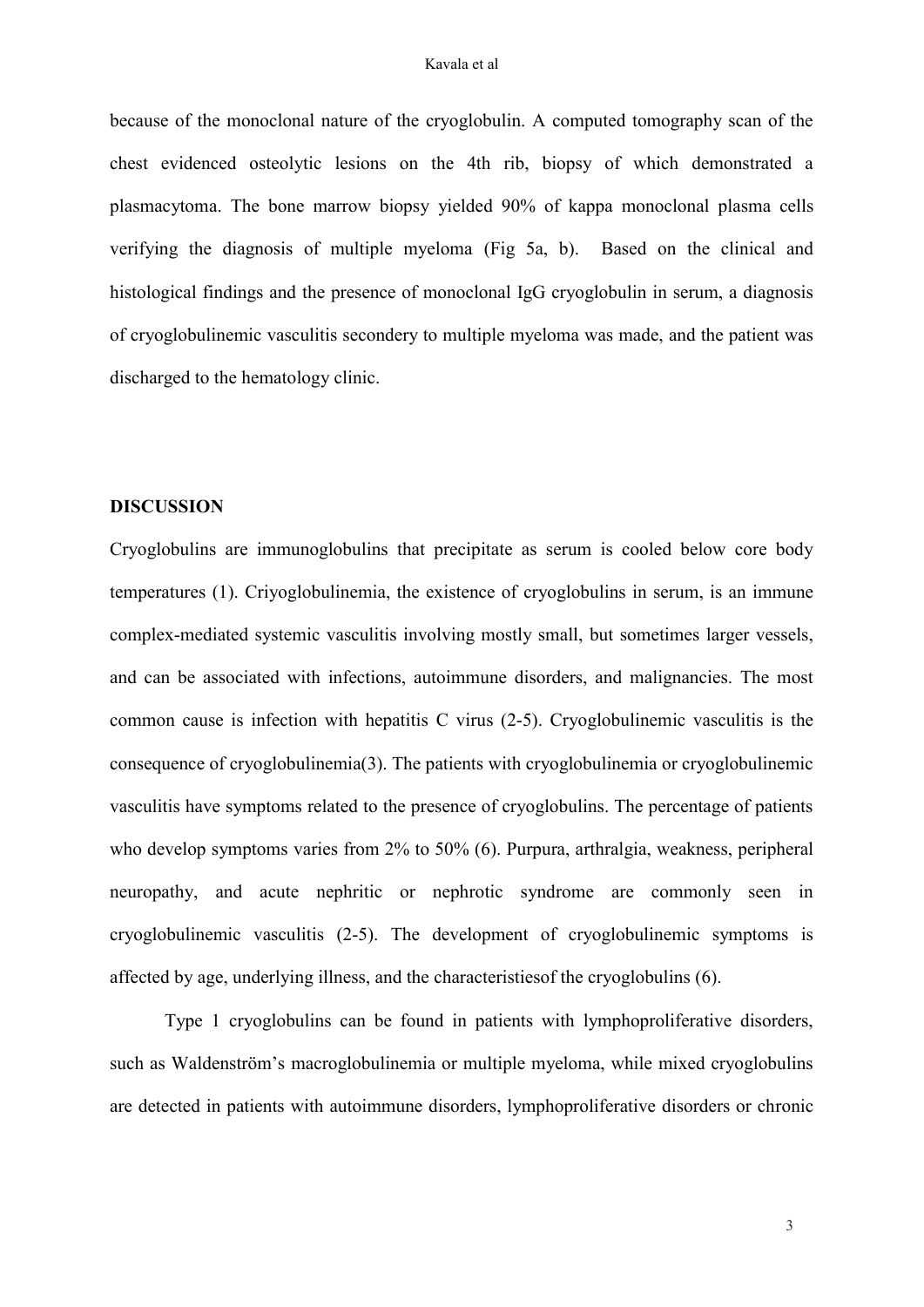infections. When no underlying disease is present, this is called essential or idiopathic cryoglobulinemia (1).

Cutaneous purpura is the most characteristic manifestation of cryoglobulinemic vasculitis(6), and serum complement factor 4 levels are usually low or below detection(7). Cryoglobulinemic vasculitis should be diagnosed in the presence of clinical signs of the vasculitis and cryoglobulinemia, and histologic proof of an immune complex-mediated vasculitis.

We report a man with cryoglobulinemic vasculitis due to multiple myeloma. Our case illustrates the importance of identifying the presence of underlying diseases in any patient with cryoglobulinemic vasculitis so that treatment can be optimized to treat the vasculitic process.

# **AUTHORS' NOTE**

The paper has not been published or submitted for publication elsewhere. All authors have contributed significantly, and all authors are in agreement with the content of the manuscript. There is no conflict of interest among all authors.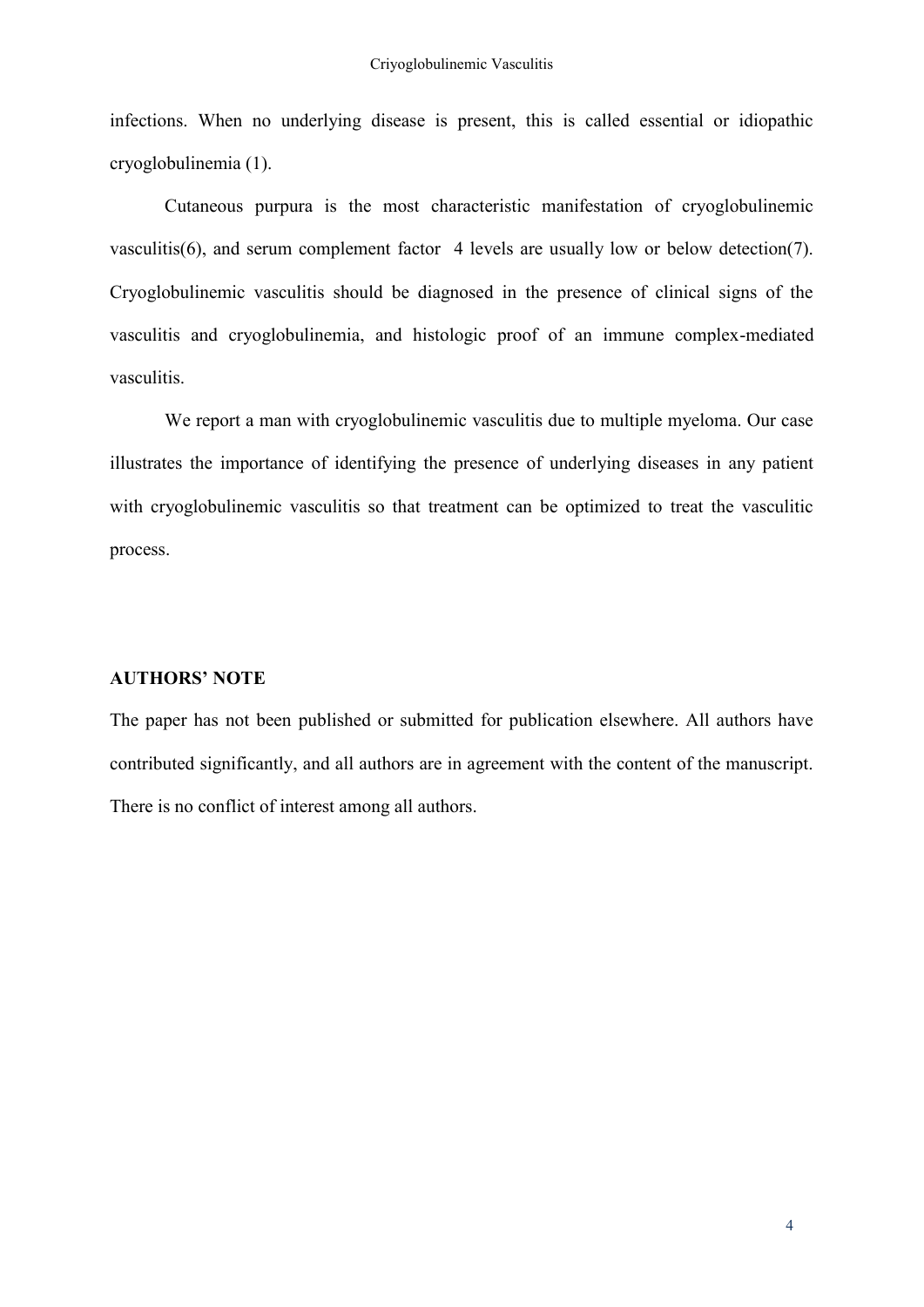# **REREFERENCES**

- 1. Brouet J,Clauvel JP,Danon F,Klein M,Seligmann M. Biologic and clinical significance of cryoglobulins:a report of 86 cases. Am J Med 1974; 57: 775-88.
- 2. Ramos-CasaLs M,Stone JH,Cid MC, Bosch X. The cryoglobulinaemias. Lancet 2012; 379: 348-60.
- 3. Lamprecht P,Gause A,Gross WL.Cryoglobulinemic Vasculitis.Am Col of Rheum 1999; 42:2507-16.
- 4. Rieu V,Cohen P,Andre MH et al.Characteristics and outcome of 49 patients with symptomatic cryoglobulinaemia.Br Soc of Rheum 2002; 41: 290-300.
- 5. Kallemuchikkal U,Gorevic PD.Evaluation of Cryoglobulins.Arch Pathol Lab Med.1999;123:119-125.
- 6. Trejo O,Ramos-Casals M,Garcia –Carrasco M et al.Cryoglobulinaemia:study of etiologic factors and clinical and immnulogical features in 443 patients from a single center.Medicine(Baltimore) 2001;80:252-62.
- 7. Sargur P,White P,Egner W.Cryoglobulin evaluation:best practice?Ann Clin Biochem 2010; 47: 8-16.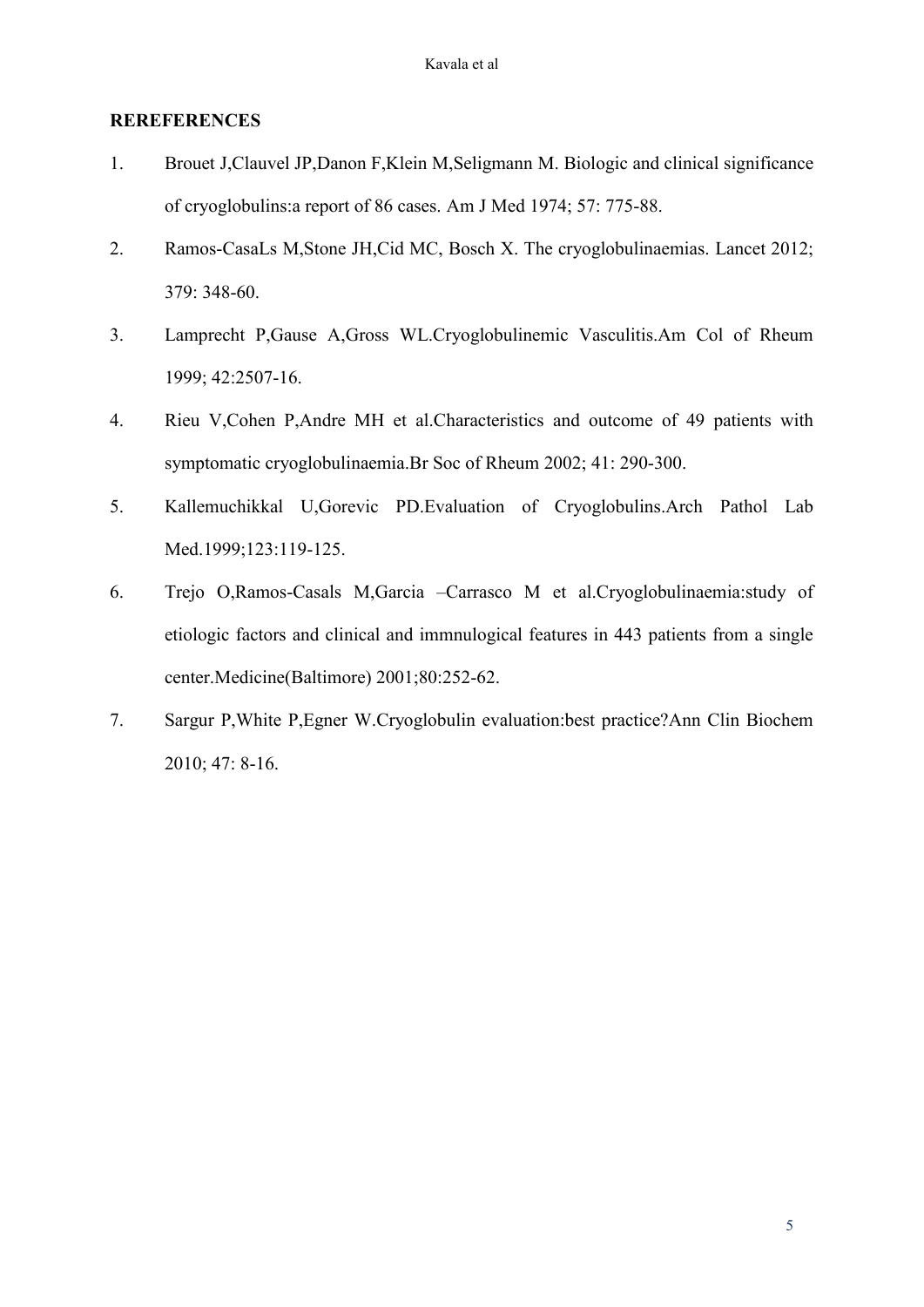Criyoglobulinemic Vasculitis



Fig 1: Purpuric lesions and some confluent hemorrhages on the lower extemities



Fig 2: Purpuric lesions on the buttocks.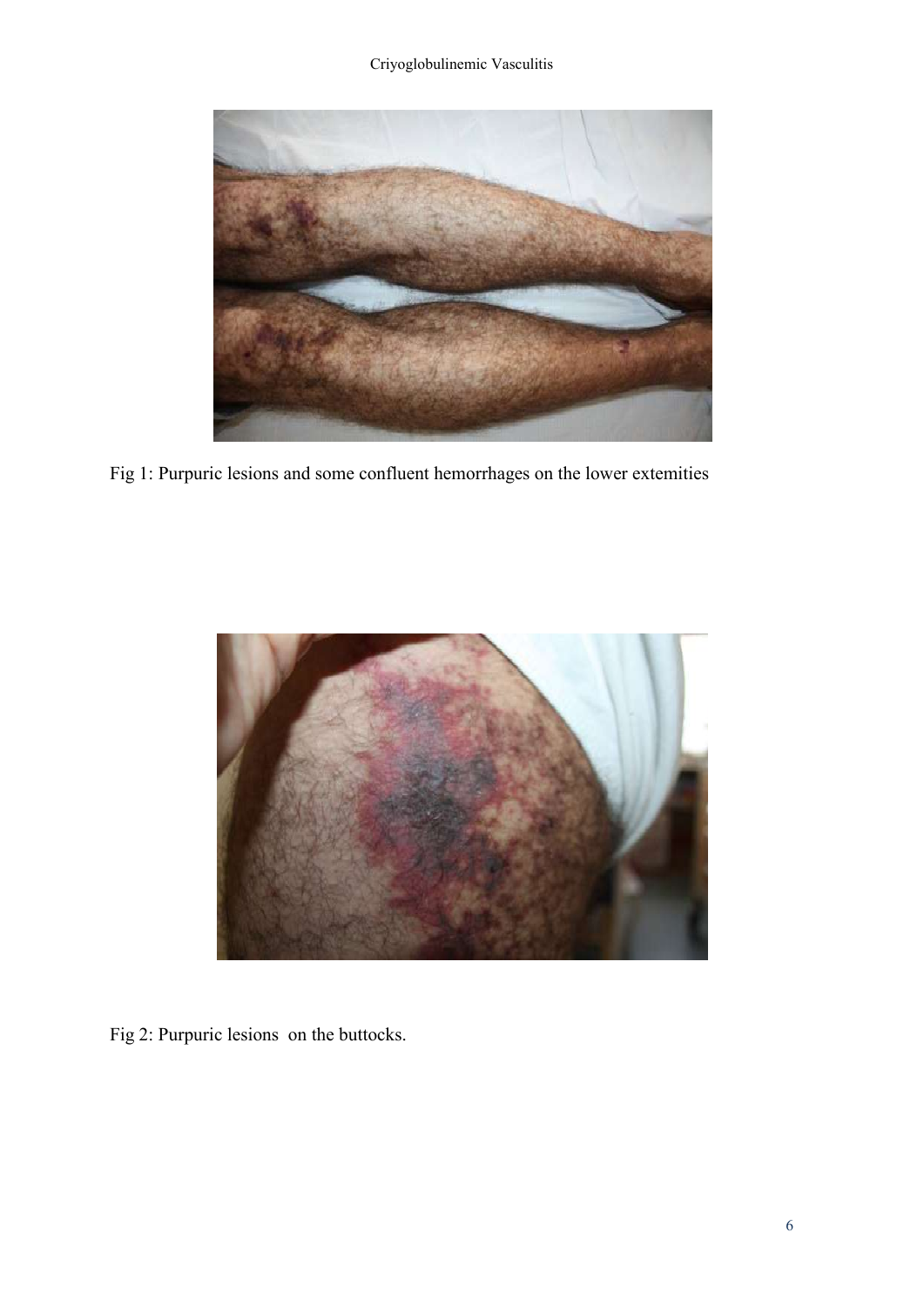

Fig 3: Similar morphological lesions in his ears.